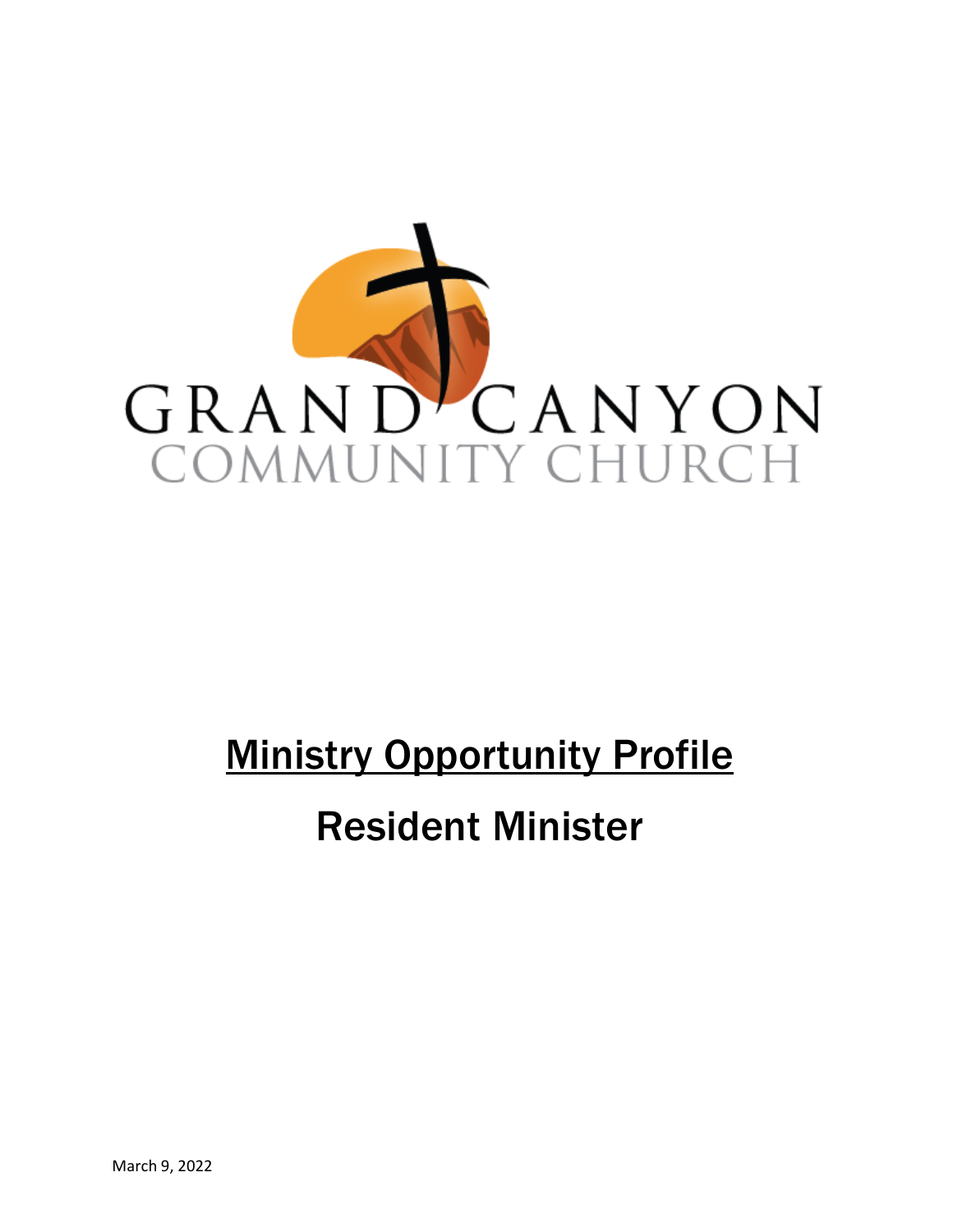## Introduction

Grand Canyon Community Church (GCCC) welcomes applications for the position of Resident Minister. GCCC enjoys a collaborative relationship in ministry with A Christian Ministry in the National Parks (ACMNP) in their common interest to help provide ministry opportunities and resources for the Grand Canyon community. Candidates will find application materials at [www.acmnp.com/about/jobs.](http://www.acmnp.com/about/jobs) Additional information concerning the application and selection process will be found on pages 6 and 7.

Search committee contacts:

Susan Kerley Search Committee Chairperson [Suzker741@gmail.com](mailto:Suzker741@gmail.com)

Dave Degler Co-Executive Director, A Christian Ministry in the National Parks (ACMNP) 9250 East Costilla, Suite 203 Greenwood Village, CO 80112 ddegler@acmnp.com 303-220-2808 office 720-556-6249 cell

## Opportunity Description

Grand Canyon Community Church, an interdenominational assembly located within Grand Canyon National Park – South Rim, has existed to provide for the spiritual and physical needs of the greater Grand Canyon community for over 85 years. Applying the Apostles' Creed as its statement of faith, GCCC seeks to provide a place of worship for members of all Christian faith traditions. The GCCC provides leadership of traditional Grand Canyon community worship events, the Easter Sunrise Service on the Rim (attendance of 750-1,500) and the Christmas Eve Candlelight Service (attendance of 100-150). In addition, the church plays an active role in supporting the local community through a food bank and the administration of a financial assistance fund. Relational ministry is critical as the GCCC serves to provide care and concern for various community needs. The church averages 30-50 in Sunday attendance, with attendance rates following the seasonal pattern of park employment throughout the year.

#### GCCC's Mission

*To worship God* in the park setting by offering interdenominational services of Christian worship for park visitors, employees, and residents.

*To grow a faith community* of Christians that works, lives, and serves within the larger park community as a faithful witness of God's love, grace, and truth.

*To promote spiritual growth in Christ* for those who live in and visit the challenging park location and diverse, unique Park community.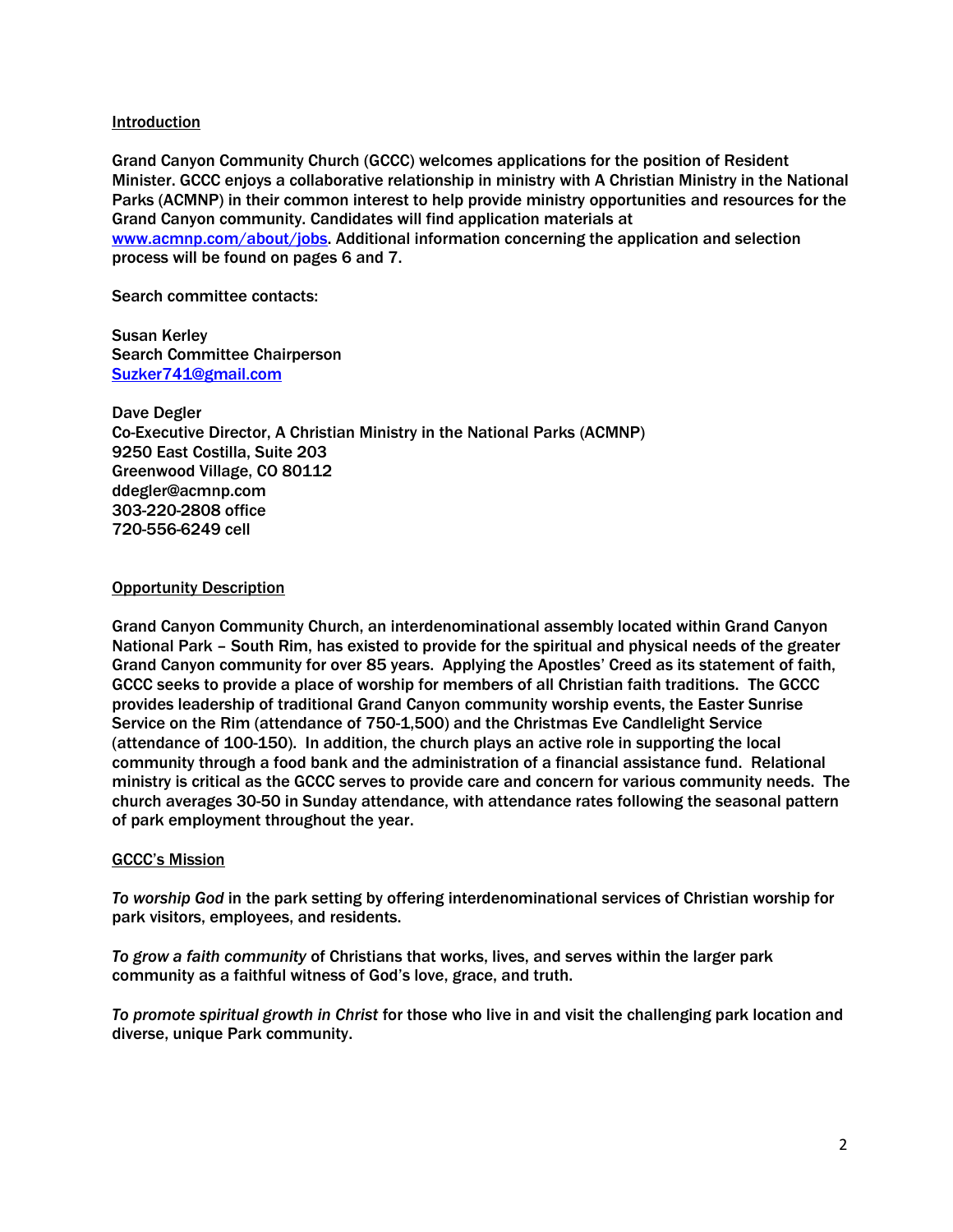## Resident Minister Qualifications

Requirements:

- 1) Being called by God and having a heart for Christian Ministry
- 2) Three years of demonstrated leadership experience in a church setting (pastoral experience preferred)
- 3) Three-year commitment to serve as Resident Minister of Grand Canyon Community Church
- 4) As candidacy develops, the ability to pass criminal and credit background checks while also providing transparency related to job history by sharing references from current and past ministries or employers

Preferred Skills/Experience:

- 1) Experience leading or providing ministry in an interdenominational context with the ability to speak to groups ranging from 20 to 700
- 2) Master's degree in Divinity, Theology, or Christian Ministry from an accredited seminary (Master of Divinity preferred)
- 3) Ordination from an endorsing denomination and good standing with the denomination
- 4) Musical ability to sing in leading worship
- 5) Experience and skills in website maintenance and social media promotion, using technology in worship services

#### Resident Minister Primary Responsibilities

The Resident Minister leads and guides the Grand Canyon Community Church in fulfilling its defined year-round mission of worship and spiritual transformation by:

- 1) praying for God's wisdom and guidance in the spiritual leadership and vision for GCCC.
- 2) casting their God-led pastoral vision for the church with church leaders and the congregation with humility and boldness.
- 3) providing for leadership for interdenominational services of Christian worship in the park, ensuring that services occur at times and locations appropriate for the largest number of park residents and visitors, while interacting collaboratively with the National Park Service through its policies and procedures in its responsibility to manage these locations.
- 4) respecting the wide diversity of Christian traditions represented in the congregation and larger park community when providing worship, to the greatest extent possible and in the interest of Christian charity and unity.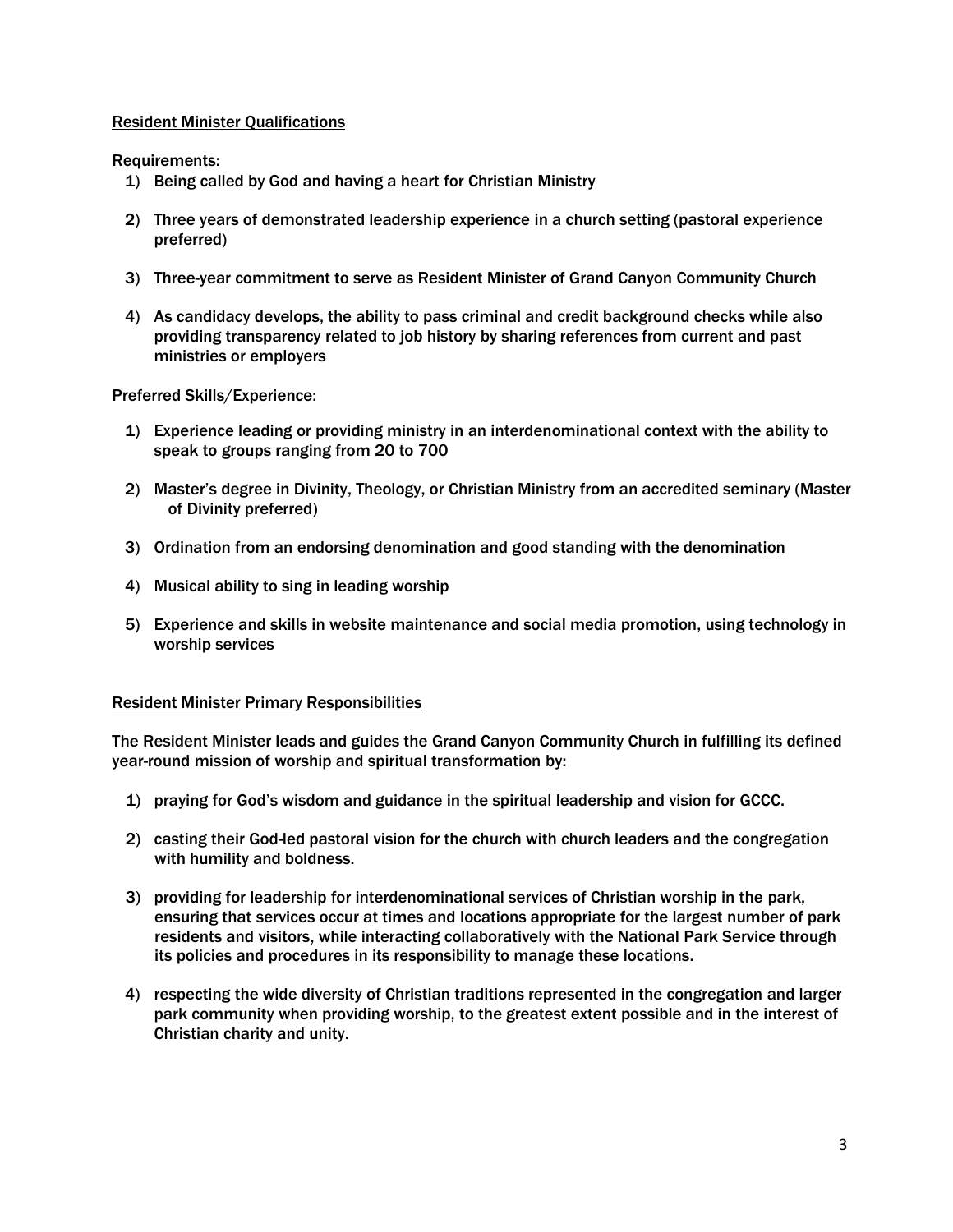- 5) leading the congregation in reaching out to members of the various constituencies in the park community including, but not restricted to, National Park Service staff, concession company employees, school staff, Native American community, and park visitors.
- 6) providing leadership for Bible studies, study groups, and other programs for park residents that promote Christian fellowship and discipleship.
- 7) providing leadership and assisting the congregation and board in arranging major community events and/or fundraisers, including Easter Sunrise Service, Christmas Bazaar, and Christmas Eve Candlelight Service.
- 8) offering pastoral care and Christian ministry to the park community including members of the congregation, members of the larger park community, and park visitors. These ministry opportunities include, but are not limited to, officiating at park funerals, serving as the steward of the Community Assistance Fund, and the organization of an informal food bank for Grand Canyon Village on behalf of other local churches. The Resident Minister is encouraged to provide weddings within the park as an important ministry with the added benefit of additional income.
- 9) ensuring on-going communication with members of the congregation, the larger community, and park visitors creatively through a variety of methods that serve its purpose, including the church website (www.grandcanyoncommunitychurch.org), Facebook page, appropriate social media, and community signage.
- 10) building positive, cooperative relationships with the local leadership of the National Park Service and the concession companies within the park community.
- 11) building positive, cooperative relationships with other churches and faith communities within the park community.
- 12) collaborating with the chairperson of the Church Board to set the board meeting agenda and provide leadership of the board in the absence of the board chairperson. The Resident Minister is responsible for filling board vacancies, with the approval of existing board members. The Resident Minister retains a vote on the board but will not vote in their own personnel matters.
- 13) working with the GCCC board in establishing an annual budget. The Resident Minister retains check writing and spending authority within the guidance of the annual budget and under the oversight of the Church Board.
- 14) performing administrative duties as needed.

## Resident Minister ACMNP Responsibilities

The Resident Minister provides direct supervision of 12-20 college and seminary students serving each summer at Grand Canyon National Park - South Rim with A Christian Ministry in the National Parks (ACMNP)*,* in cooperation with the national staff leadership of ACMNP. The primary role of the Resident Minister is to uphold the ACMNP mission with summer ministry staff to "embody and extend the ministry of Jesus Christ through worship, service, and the development of Christian leaders." The Resident Minister also provides support to 2-4 ACMNP ministry staff members serving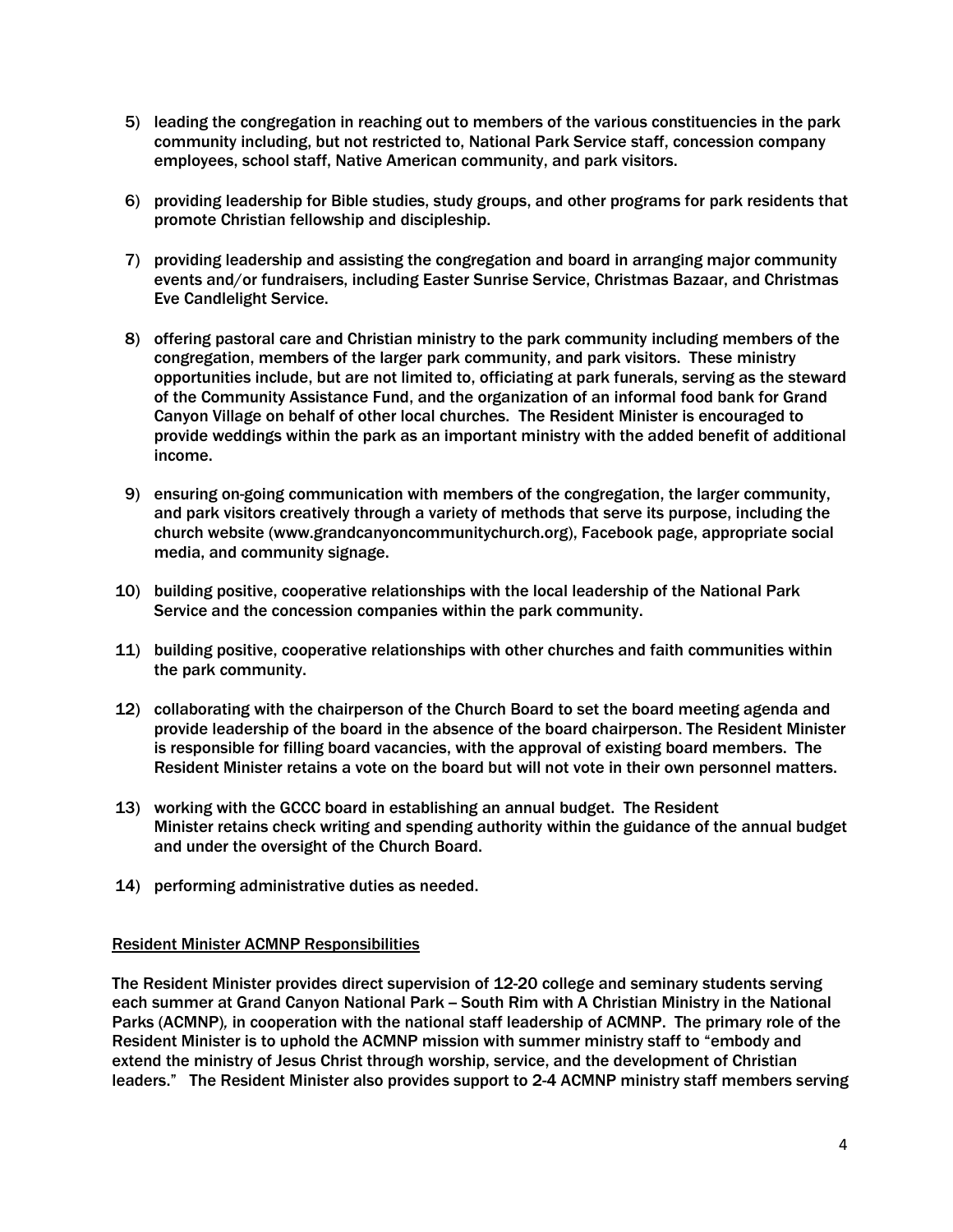at the North Rim through regular communication, site visit(s), and coordination of other support opportunities. The Resident Minister will:

- 1) determine, with the national leaders of ACMNP, the unique Ministry Team needs of Grand Canyon National Park at the South Rim and North Rim.
- 2) initiate communication in a timely manner with the incoming ACMNP Ministry Team as assigned by the staff leaders of ACMNP before each ministry season, clarifying the uniqueness of serving at the Grand Canyon and the ministry's defined mission.
- *3)* recruit, train, guide, and encourage local lay Christians to serve on the Ministry Support Committee (MSC) for the ACMNP Ministry Team Members at the Grand Canyon.
- 4) assist the MSC in organizing and providing the requisite local orientation for all the ACMNP staff at the beginning of the ministry seasons.
- 5) assist the MSC in supervising, coordinating, supporting, and encouraging the Park's ACMNP staff in accomplishing their mission.

## Resident Minister Remuneration and Benefits

- 1) The Grand Canyon Community Church Board will provide the Resident Minister's remuneration and benefit package to pastoral candidate finalists, and when renewing the church's call to ministry at each Annual Meeting.
- 2) The congregation allows the Resident Minister to either serve full-time or in a bi-vocational capacity, depending on the Resident Minister's income needs. There are many opportunities within the park for employment, as well as just outside the park in the town of Tusayan. The Resident Minister may also officiate weddings as part of their ministry with the added benefit of earning additional income.
- 3) The church provides a well-maintained parsonage with three bedrooms, two full bathrooms, attached two car garage, front and back decks, and attached office with exterior door. A fullsize refrigerator, freezer, electric stove, dishwasher, full-size washer, dryer, and Wi-Fi are all provided. The house has central furnace heat and a wood stove in the living room, with the church providing wood to burn. All utilities and maintenance are covered by the church. The south rim of the Grand Canyon is a 10-15 minute walk from the parsonage.
- 4) The Grand Canyon Community Church Board will encourage the Resident Minister in sustaining balance, good health, and self-care in their life. The Pastor is expected to consistently take one day off every week. The church provides health insurance for the Resident Minister and dependents.
- 5) The Resident Minister is provided 28 PTO days per year which includes four Sundays. Attendance at the ACMNP Fall Celebration events, ACMNP National Training Conference in April, and ACMNP staff visits at the North Rim during the summer will not count as PTO days.
- 6) The Board will include a line item in the church budget for Pastoral Continuing Education and Enrichment. This amount will be for the direct payment of registration, fees, materials, books, journals, etc. for the Resident Minister's professional and/or personal enrichment.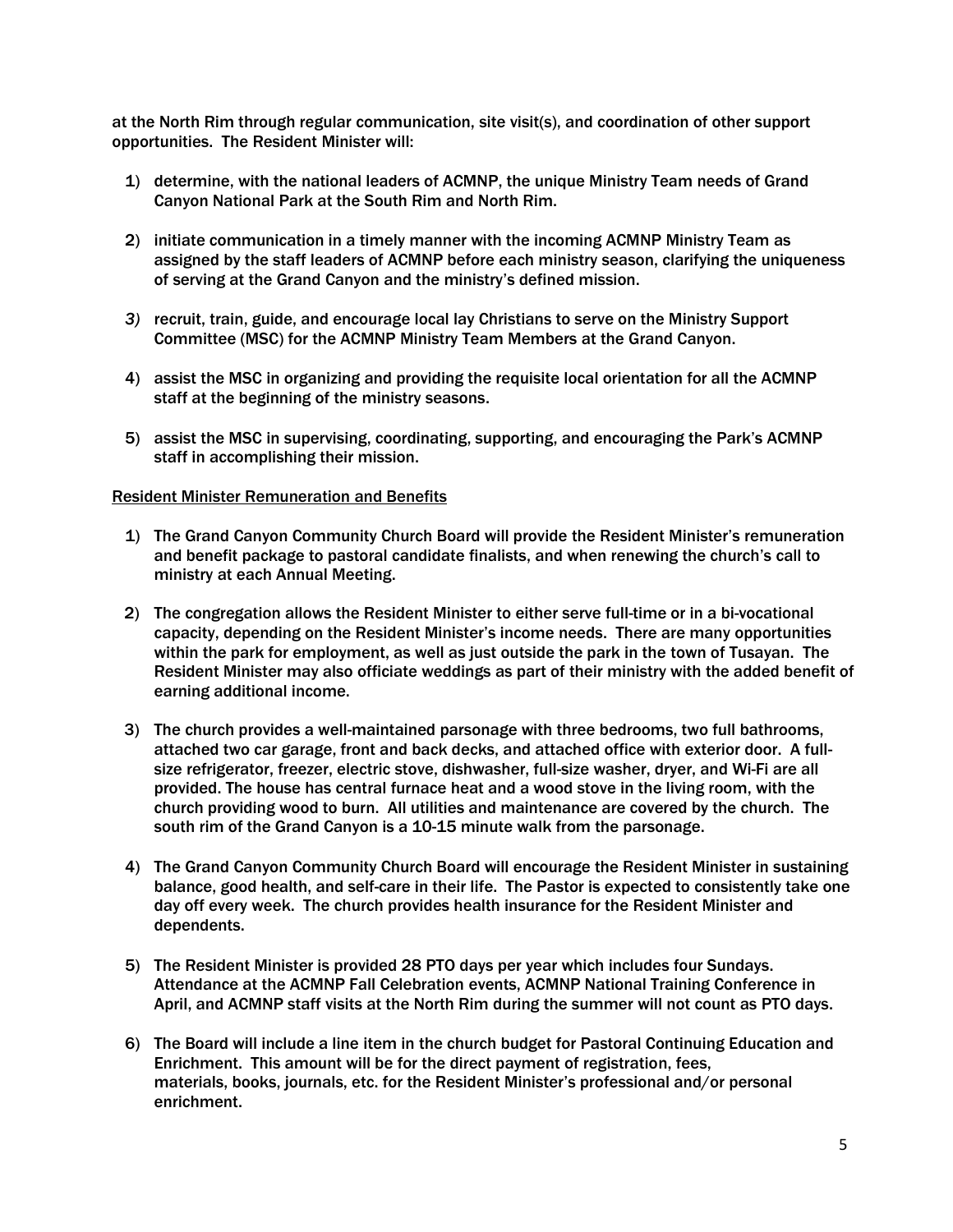## Resident Minister Call Process, Supervision, and Accountability

- 1) When the Church Board declares the position of Resident Minister to be open or available, the Board will act on behalf the Community Church in a prayerful and responsible process.
- 2) To honor GCCC's relationship with ACMNP, the Church Board will notify the national leader(s) of GCCC's intention to begin the search for a Resident Minister.
- 3) As directed by the GCCC Constitution, the Church Board will include the Executive Director(s) of ACMNP in its pastoral search, utilizing ACMNP's resources in publicizing and reviewing materials from candidates. This involvement will include the following:
	- a. provide counsel and serve as an informational resource in areas of interdenominational ministry, interview questions, wage/benefit package, and search process. GCCC leadership may also request assistance in securing comments, insights, and preferences from congregation members.
	- b. represent ACMNP's interest in the Resident Minister's role as primary representative of ACMNP's ministry at the Grand Canyon.
	- c. publicize GCCC's ministry opportunity widely through ACMNP's national relationships.
	- d. Collect applications and provide an initial screening of candidates, including preliminary discussions with references.
	- e. Facilitate background and credit checks.
	- f. Recommend promising candidates to the GCCC Church Board. All applications would be available to the GCCC board as desired. The Church Board or its designees would then conduct in-depth interviews, contact references, facilitate site visits as desired, select minister, and issue a call for GCCC's Resident Minister. Members of the congregation will have the opportunity to confirm the decision of the board.
- 4) The Resident Minister is responsible for maintaining good standing with their ordaining church judicatory body. The GCCC will provide any required reports, evaluations, and paperwork as needed.
- 5) The Resident Minister is accountable to the GCCC Church Board in accordance with this position description.
- 6) The Board may provide constructive feedback on a regular basis to the Resident Minister for the purpose of enhancing their effectiveness in service to God.
- 7) At the GCCC Annual Meeting held in January, the congregation will issue a Call to the Resident Minister for a maximum of 12 months. This Call will be decided by voice vote in an Annual Meeting session of the congregation and board. The Resident Minister and their family will be excused from the meeting for this voice vote.
- 8) If the board deems it necessary, there may also be a formal review at another time during the year. Such reviews will always take place with reasonable advance notice to all concerned.